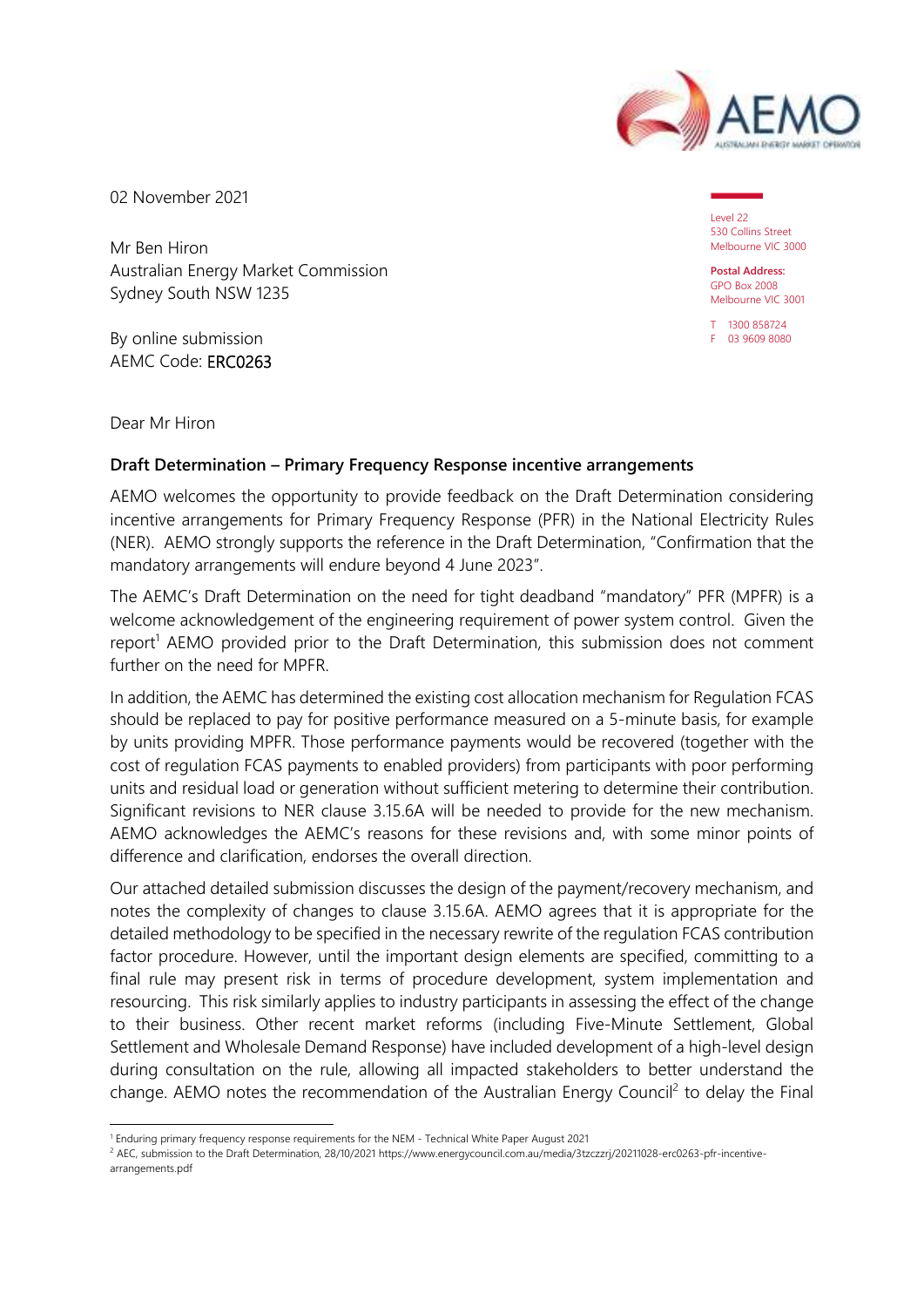Determination while more detailed design is completed, and suggests a high-level design prior to finalising the rule may also be appropriate in this instance. This would support the subsequent consultation on the detail to be included in the contribution factor procedure and associated system changes.

With respect to implementation, the ESB Post 2025 Final Report noted that AEMO would work with the industry to develop a NEM Regulatory and IT Implementation Roadmap (Roadmap) that appropriately sequences and seeks to reduce overall implementation costs. AEMO notes that the Roadmap may influence the go live date for the replacement Regulation FCAS incentivisation and cost allocation mechanism.

With a more measured timeline for implementing these changes, AEMO suggests that the existing sunset for tight deadband MPFR will need to be addressed. The preferred approach, consistent with the draft rule, would be to make the MPFR provisions permanent. This would minimise uncertainty and allow clarification of the design assumptions when finalising changes to clause 3.15.6A and specifying a high-level design of the Regulation FCAS incentive mechanism.

Finally, and consistent with AEMO's Discussion Paper<sup>3</sup>, AEMO endorses the AEMC's proposal that AEMO should assess, monitor, and report on the aggregate frequency response of the system, in MW/Hz, as a NER obligation specified in clause 4.8.16.

Should you wish to discuss any of the matters raised in this submission, please contact Kevin Ly, Group Manager Regulation on kevin.ly@aemo.com.au.

Yours sincerely

Violette Mouchaileh Executive General Manager, Reform Delivery

Attachments:

1. Detailed submission

<sup>&</sup>lt;sup>3</sup> Primary Frequency Response Incentive arrangements - Discussion Paper August 2021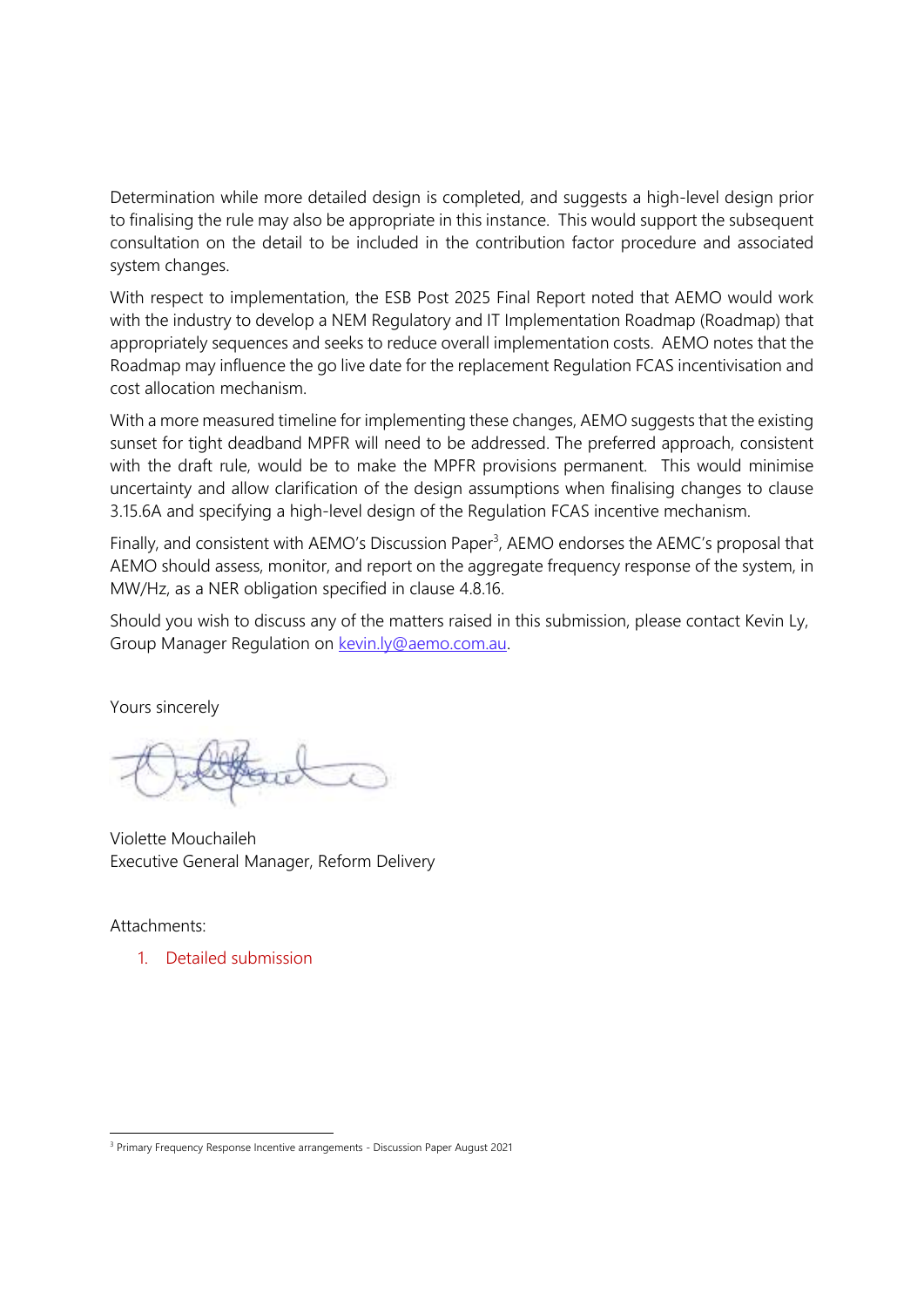

#### **ATTACHMENT: DETAILED SUBMISSION**

#### **1. Need for amending cl 3.15.6A**

The Draft Determination notes the requirement for a high ratio of proportional active power response to changes in power system frequency (MW/Hz) and identifies this is best delivered across the capable generation fleet. The AEMC outlines some concerns that inadequate capacity reserves, or headroom, may occur in the future and largely for this reason the AEMC recommends arrangements to incentivise the provision of primary frequency response to accompany the determination on tight deadband MPFR.

In the AEMO Discussion Paper on the feasibility of incentive options, the reason for proposing changes to cost allocation mechanisms was less related to concerns over the future availability of primary control, and more related to improving dispatch incentives.

The Discussion Paper suggested this could be done by better allocating costs to those that "caused" them and paying for the provision of good response within the cost allocation of Regulation FCAS. Good performance would be compensated irrespective of whether it came from mandatory droop response or secondary AGC control. Absent this payment mechanism, units with poor dispatch may deliberately worsen their performance, because it would be masked by more primary and secondary control and the inadequate allocation of Regulation FCAS costs. Unlike the period before tight deadband MPFR, poor dispatch performance does not manifest in poor frequency performance, and without improvements to the cost allocation mechanism the Discussion Paper suggested this could manifest into a cross-subsidy: where poor performers impose their costs onto the good performers, mandated to respond with primary control.

Where control of frequency is performed by ubiquitous tight deadband MPFR, the Discussion Paper noted that this has the effect, depending on the performance of AGC-REG, of better aligning dispatch errors to one another, because they can be corrected without noticeable, accumulating deterioration in frequency and accumulation of time error. The implication was that frequency may not be a good measure upon which to credit and debit deviations, and instead deviations could be priced irrespective of frequency.

For these reasons, the recommendations for changes to 3.15.6A in the Discussion Paper were premised on using data to assess dispatch errors (or imbalances) and crediting or debiting these. The credits and debits are indexed to, and scaled against, the prevailing cost of regulation FCAS, a service designed to correct dispatch errors (resolve imbalances). These recommendations were based on the assumption of a high ratio of proportional active power response to changes in power system frequency (MW/Hz) provided by a large proportion of generation plant, not assuming scarcity of primary response.

Whilst the above discussion implies AEMO would prioritise reasons slightly differently to the AEMC, these points of difference do not detract from the need amend the NER (to retain tight deadband MPFR by removing the sunset provision and amending cl 3.15.6A to better improve dispatch incentives), but they may affect how the changes to cl 3.15.6A should be implemented.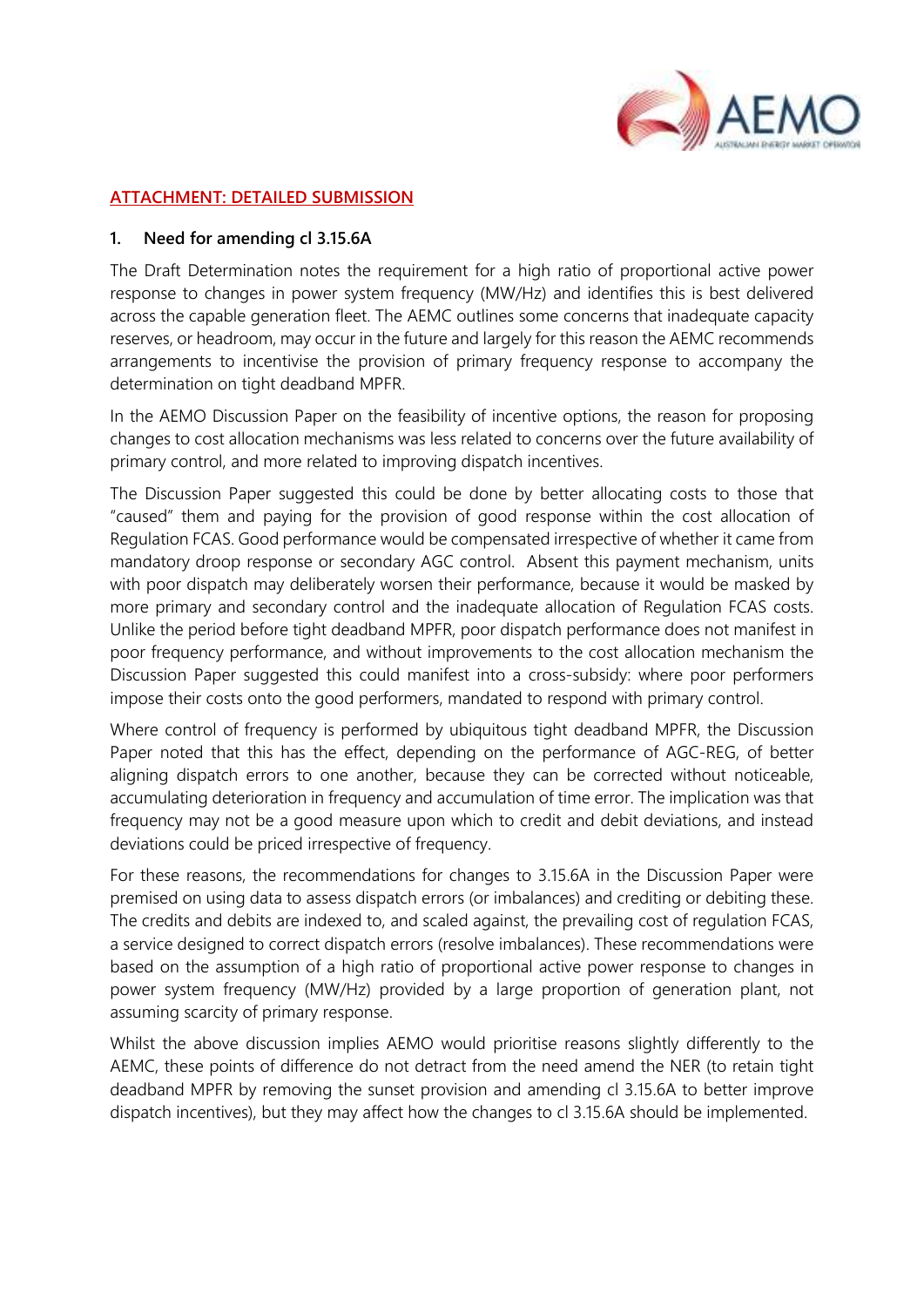The important point to note is that the continued existence of tight deadband MPFR is a prerequisite for the amendments to cl 3.15.6A; the new procedure; and implementation of the new mechanism.

# **2. Desire to specify a high-level design for regulation FCAS changes**

Section 3 of this submission provides some feedback on the proposed changes to cl 3.15.6A in the Draft Rule, including AEMO's views on the general structure and principles for determining performance payments and recovery contributions. However, at this stage AEMO is not able to provide a comprehensive set of recommendations as to how the amendment can be implemented.

Much of the detail of the calculations can and should be addressed in the consulted regulation FCAS contribution factor procedure, but there is implementation risk in committing to a final rule ahead of a high-level design. There is also a resourcing burden on AEMO and participants in relation to system and market reforms that must be managed.

AEMO is concerned there may be an impression that detailed modelling and analysis has been completed and a high-level design is ready to be consulted on. This is not the case, largely because AEMO has prioritised resources to publish two reports, assessing the engineering requirement for tight deadband PFR and comparing options to incentivise PFR. Notwithstanding this, the Draft Determination should galvanise AEMO and industry into committing resources to a high-level design.

From the present starting position, the proposed nine months is likely insufficient to design and consult on a procedure, for the following reasons:

- There is much detail to specify for systems implementation. These implementation issues will largely relate to the close to real-time need for data curation, and the mechanisms necessary to ensure factors can be calculated quickly and accurately, irrespective of the state of the power system, and close to real-time management systems.
- Resourcing and implementing a project in a relatively short timeframe will be challenging due to the specialist nature of the design and the number and nature of other projects impacting inter-related systems.
- Appropriate sequencing of the implementation of significant system changes is required to reduce the overall impact and costs of implementing multiple reforms. The NEM Regulatory and IT Implementation Roadmap being developed with industry may influence the go live date for the replacement Regulation FCAS incentivisation and cost allocation mechanism.

### **3. Feedback on amendments to cl 3.15.6A**

#### **3.1. General structure**

Ideally, AEMO considers that cl 3.15.6A could be organised into a simpler structure by removing repetition without compromising interpretation. For example, the proposed drafting separately identifies performance payments and their recovery using contribution factors, and yet the same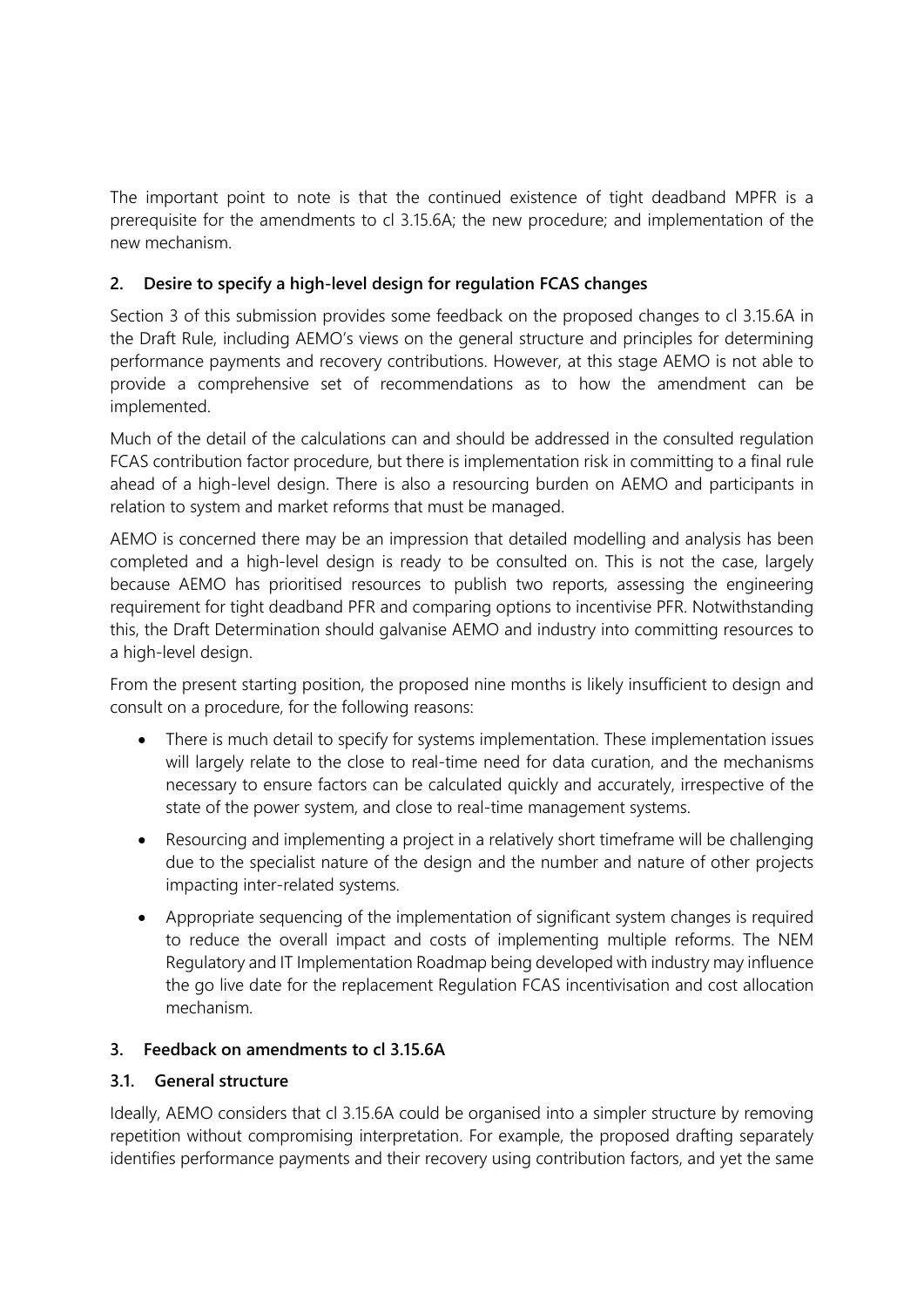method is used for recovering part or the cost of the regulation requirement (TSFCAS). In general, some of the drafting appears more complex than it may need to be, and AEMO notes that simplification would assist AEMO in drafting the contribution factor procedure for consultation.

# **3.2. Participant factors versus unit/metered element**

AEMO currently calculates contribution factors at a Market Participant level, which permits the offsetting of positive and negative performance between facilities within the participant's portfolio of 'appropriately metered<sup>'4</sup> facilities. As the draft rule does not change the structure of transactions, this implies that AEMO would continue to calculate contribution factors at a participant level.

However, under the proposed arrangements where transactions will occur for both positive and negative performance, it seems more logical for the rule to provide for calculation of contribution factors for each appropriately metered facility. As AEMO already determines performance at a unit level before aggregating to the portfolio level, the effect of determining contribution factors at a unit level is expected to be minimal. There are also benefits in terms of reducing the complexity of calculating local factors and facilitating more reflective pass-through arrangements where necessary, e.g. for participants who act as intermediaries or have pass through arrangements with relevant customers.

# **3.3. Scaling Factor**

The trading interval regulation FCAS cost (\$\_FCAS) under the Draft Rule is to be scaled by a **regulation requirement** (RR), thought of as the amount of response the AGC regulation system needed, which can be more or less than the **enabled amount** (EA) in dispatch. The **scaling factor** is RR/EA. The amount (RR/EA)\*\$ FCAS is recovered using a "contribution factor recovery" approach. A **factor** determines a share of the cost.

The AEMO Discussion Paper recommended scaling the costs (although not using RR) because dispatch errors may exceed EA. Without offsetting errors, MPFR will act to slow the deterioration of frequency. The primary response will respond in proportion to the change in frequency and although secondary control will eventually need to correct any persisting error, primary response could exceed the EA. The purpose of the scaling factor is to allow performance payments to exceed the cost of Regulation FCAS and was thought consistent with introducing payments for mandatory primary response, which could exceed EA.

The Draft Rule introduces a scaling factor to:

- Recover the cost of enabled regulation FCAS this is to apportion the recovery of enabled regulation between targeted performance (based on 5-minute performance) and a more general energy-based calculation.
- $\bullet$  Scale positive performance payments this is to scale the frequency performance payments based on the total cost of enabled Regulation FCAS and the net performance in the 5-minute period.

<sup>4</sup> With 4-second metering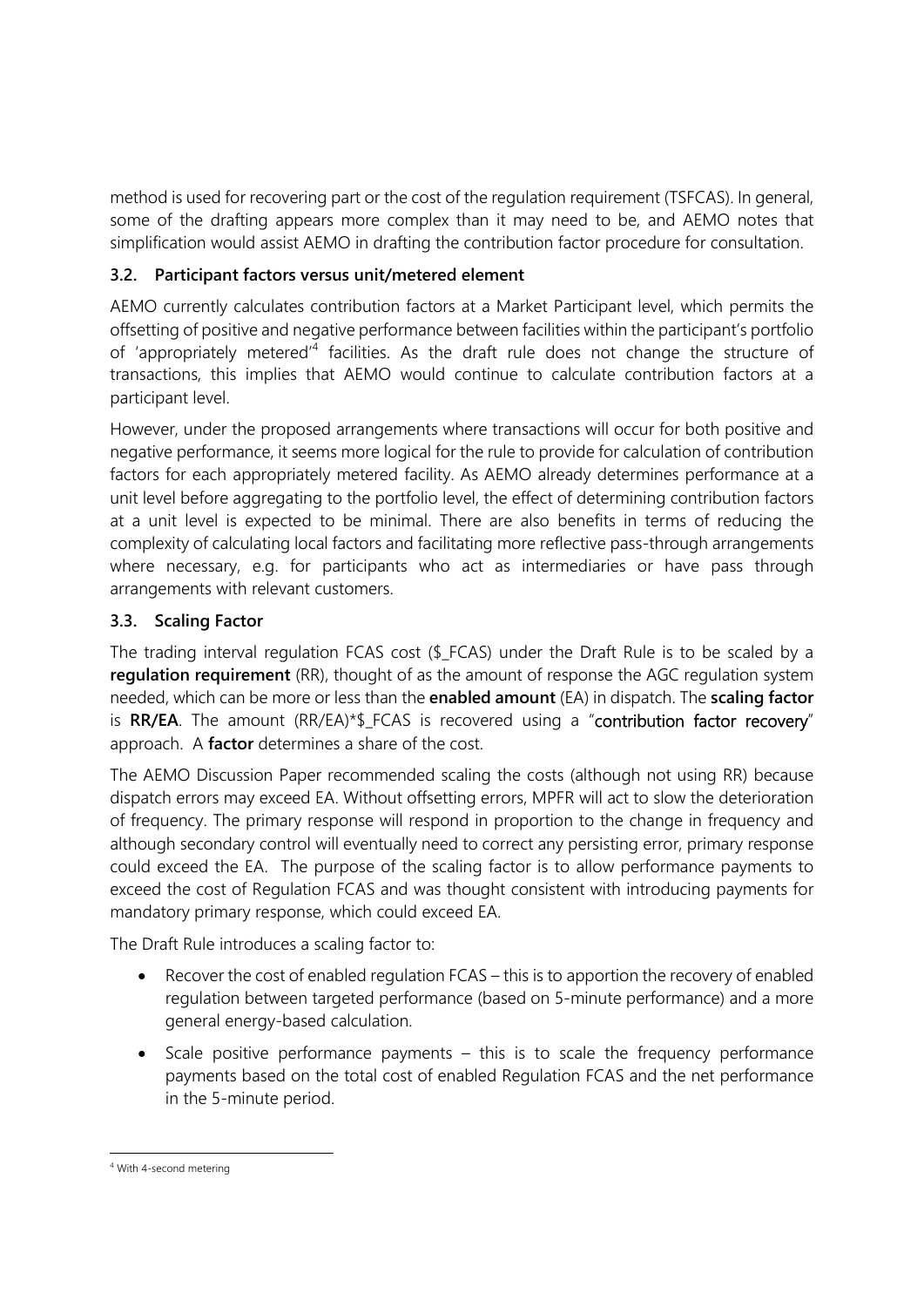AEMO has investigated the feasibility of determining the RR value for each 5-minute period and does not believe this value can be derived in a way which aligns with the policy objective implied in the Draft Determination. Although AEMO does determine a regulation requirement that is used to determine the amount of regulation service to procure, this is calibrated over the longer term to ensure that the Frequency Operating Standard is met. AEMO does dynamically adjust the amount procured to address specific power system needs (including accumulated time error), however this does not directly reflect the actual power system need for regulation at any instant. AEMO also believes a direct link between AGC and the mechanism should be avoided in the NER.

# **3.4. 4-second performance measure**

The draft amendment requires contribution factors to be calculated every dispatch interval and those units or loads with metering have their own factor, and all other elements of the system are represented by a single "**residual factor**". A factor is expected to be calculated from a measured element's **deviation** from a 5-minute trajectory, measured at a 4-sec level, summed over the 5 minutes<sup>5</sup>. Contribution factors for each unit can be **positive or negative**, for good or bad performance respectively. Those units with positive factors are credited and those with negatives are debited.

A **performance measure**, either represented directly or via a formula, would need to be published every 4 seconds to allow participants to estimate whether unit performance is good or bad within the dispatch interval.

There is no direct link between the scaling factor (using RR) and the 4-second performance measure, or 'formula' specified in 3.15.6A(k1). The formula provides the 4-second performance measure against which each unit's deviation from trajectory will be assessed. The AEMO Discussion Paper envisaged the performance measure and scaling factor would follow to avoid any mismatch in incentives. It may be worthwhile revising the drafting to allow an interrelationship of the scaling factor, the performance measure (or formula) and residual factor calculations to be developed into a high-level design.

# **3.5. Publishing the 4-second performance measure** *within* **the interval**

Draft cl 3.15.6A(k1) requires AEMO to provide near real time publication, or to issue a formula so participants can mimic, a 4-second performance measure – this should allow participants to understand if they are on the "right side" of the calculation. This requirement seems appropriate and could be proved in a high-level design.

# **3.6. Publishing factors** *following* **the trading interval**

At the end of the dispatch interval AEMO is required to **publish** contribution factors and settlement amounts under the **contribution factor recovery** approach - this is (RR/EA)\*\$\_FCAS\*factor.

Cl 3.15.6A(na) requires AEMO to publish contribution factors as soon as possible after the dispatch interval, which permits participants to monitor their performance and regulation FCAS exposure

<sup>&</sup>lt;sup>5</sup> The current method multiplies the deviation by a performance measure, and product is summed over the 5 minutes. There is no requirement to do this in the amending rule.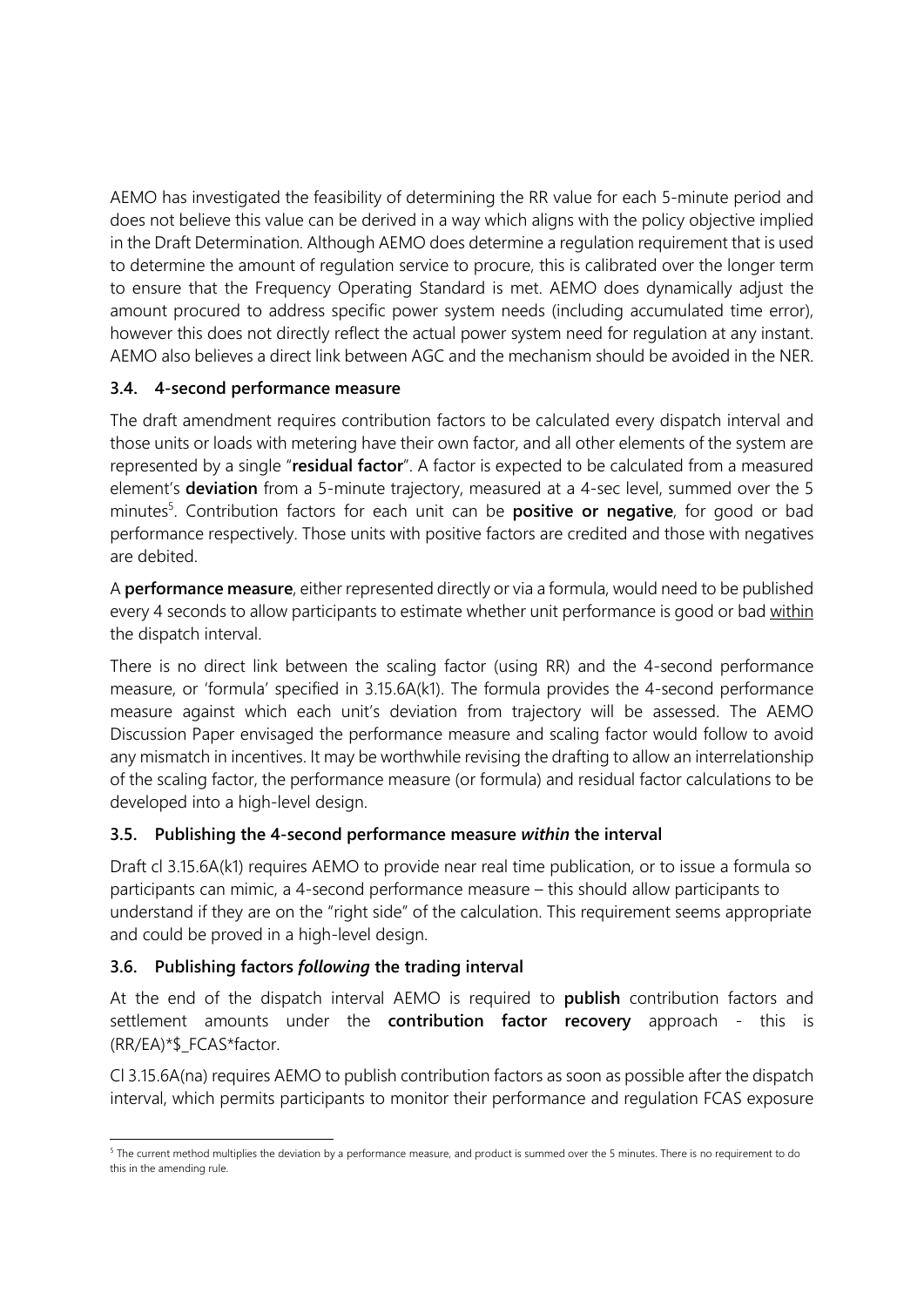in close to real time. AEMO anticipates that calculation and publication may occur approximately 5 minutes after the end of a 5-minute trading interval and be communicated through existing market interfaces. It is worth noting that this is expected to be a separate process to that used for dispatch, as dispatch involves publishing market outcomes (e.g., price and targets) at the start of the trading interval.

# **3.7. Alternative methods – "back-up" factors or "non-factor recovery"**

It is important to point out that, by sharpening the cost allocation to dispatch intervals and separately for lower and raise, the possibility of being unable to calculate factors is increased. To reduce excessive system costs and complexity, service standards should not be onerous and multiple processes should be eliminated.

Draft cl 3.15.6A(k)(4) contemplates the possibility that, where necessary, AEMO could revert to something like the existing method to calculate factors, i.e., over a longer sample period than a dispatch interval. There are alternatives, such as to:

- move any metered/SCADA element(s) that have bad data into the residual cost allocation (at the extreme everything becomes residual); or
- use the approach chosen for the "non-factor recovery" method (discussed further below).

As drafted, the rule uses multiple recovery methods: contribution factor recovery, non-factor recovery and a longer sample "back up factor" recovery. This may be too many.

AEMO also expects that from time to time there will be unusual or abnormal conditions where the contribution factor outcomes are not appropriate (zero contribution for category of facility), and AEMO expects the contribution factor procedure to have a hierarchy of rules, if back-up factors are required, to ensure all conditions can be handled.

### **3.8. Asynchronous operation**

If a region is **asynchronous** the amending rule requires a new set of contribution factors to be calculated.

The current rules and AEMO's Regulation FCAS Contribution Factor procedure include provisions for dealing with regions that operate asynchronously. These provisions were originally put in place as asynchronous operation was considered closely related to the need for local requirements. However, with the changing power system, AEMO's operational experience is that local requirements occur relatively frequently when regions remain synchronously connected.

There are two circumstances where asynchronous operation may be relevant:

- Permanently asynchronous this situation occurs between Tasmania and the rest of the NEM, as they are connected via a DC link. Under the proposed arrangements AEMO will always calculate both a global factor (which will apply for the entire NEM including Tasmania) and a separate factor for Tasmania.
- Temporary islanding this situation occurs when regions temporarily become an electrically synchronous island, for example if the Heywood interconnector was out of service. These scenarios tend to be infrequent, and the nature of islanding can be complex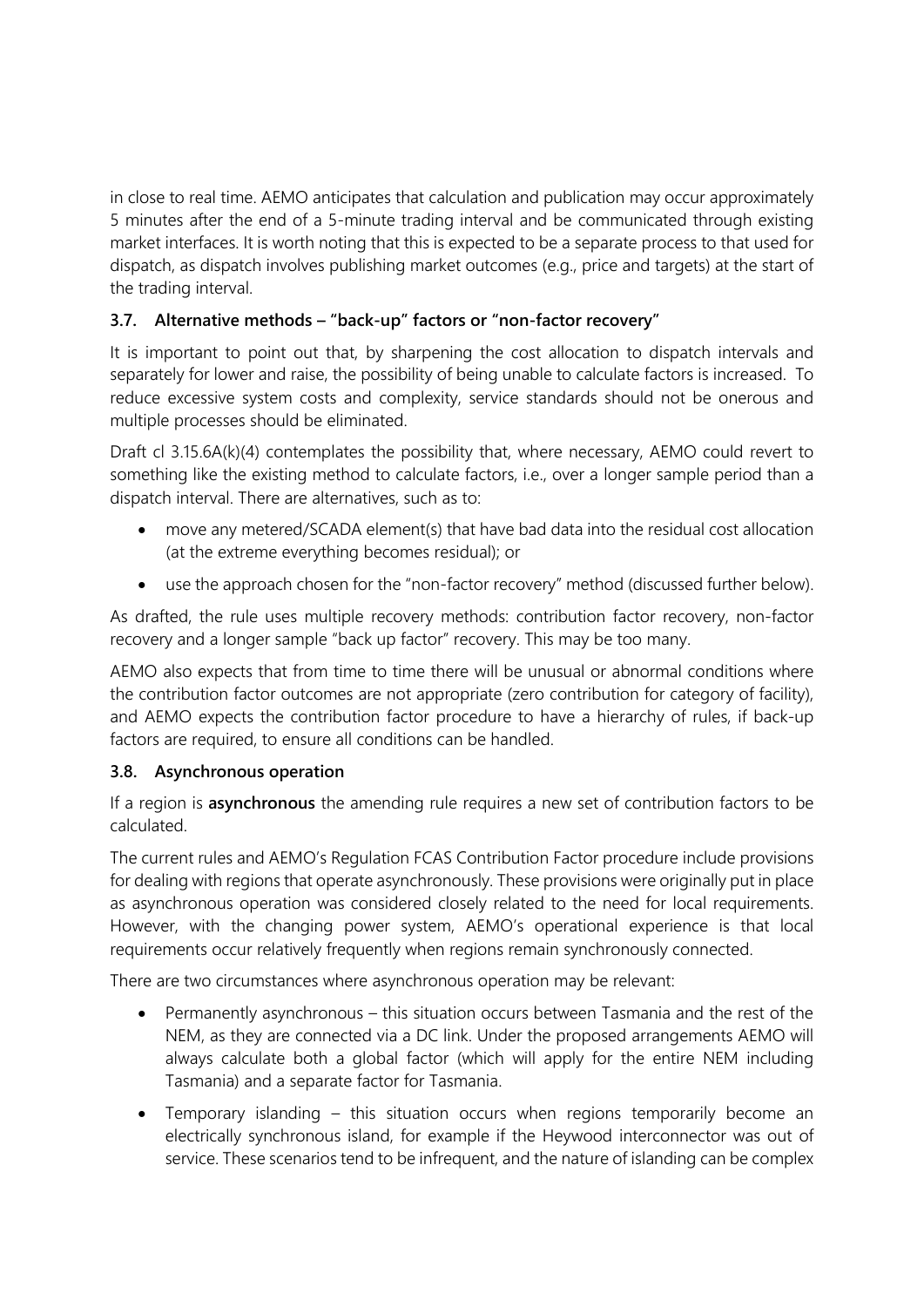(islanding does not always occur on regional boundaries). The current practice is for periods of temporary islanding to be ignored from the calculation of contribution factors, and to apply local factors for the island consistent with arrangements for synchronous operation.

AEMO proposes that references to asynchronous operation be removed from the rule drafting, and instead the amendment require local factors be calculated for recovery associated with local Regulation FCAS requirements. Methods to do this can be assessed in a high-level design.

# **3.9. Contribution factors for MNSPs**

As drafted the amendment could include contribution factors for MNSPs.

As the only MNSP currently in operation, Basslink has frequency control that does not reflect generating units providing PFR. Basslink's frequency control is designed to simulate the behaviour of an AC connection, by trying to minimise frequency differences between the synchronous areas on either side of the connection. This frequency behaviour may not align with the design of the proposed frequency performance payments and recovery, and so it may not be appropriate for contribution factors to be determined for Basslink. Nevertheless, data from Basslink will need to be accounted for in the calculations for certain requirements and again, approaches can be considered in any high-level design.

# **3.10. Separate calculation of factors and settlement amount for raise and lower**

AEMO supports the separate calculation and application of contribution factors for raise and lower regulation services. The current process already involves separate treatment of raise and lower, with a combined contribution factor being determined as an aggregation step in the process.

### **3.11. Self-forecast used as a trajectory**

If a participant provides a dispatch forecast, a "**self-forecast**", the draft amendment requires AEMO to use this as the base trajectory for measuring deviations.

AEMO does not currently plan to introduce the capability for non-scheduled resources (generators or loads) to provide near-term forecasts for use in the next 5-minute supply/demand forecast. AEMO considers self-forecasts should be used for recovery purposes if (and only if) they form part of the supply/demand forecasts as an input to NEMDE.

### **3.12. Non-factor recovery**

Because the scaling factor (RR/EA) can be less than 1, the contribution factor recovery approach above may not recover the full cost of Regulation FCAS. Under the Draft Rule, the remaining amount is charged to **all generators and loads** for the regions where the FCAS requirement applies (instead of the contribution factor approach). This can be referred to as **non-factor recovery**.

The costs not recovered via the contribution factor approach are distributed based on energy volumes (MWh) from both generation and consumption, irrespective of whether this energy is associated with a metered element that has its own contribution factor.